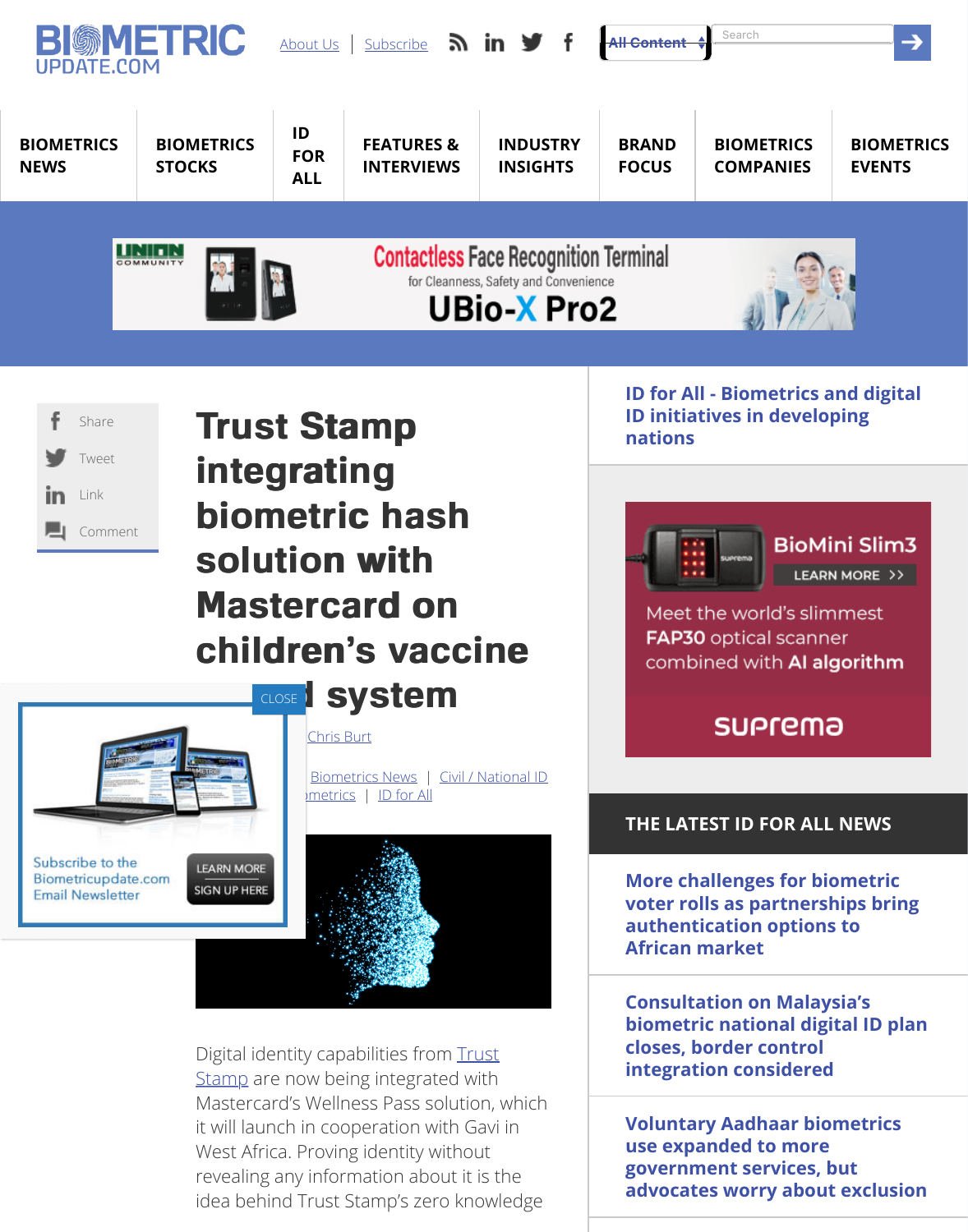"Only a small percentag[e of the data](https://mastercardcontentexchange.com/perspectives/2020/signed-sealed-encrypted-this-digital-id-is-all-yours/) that originally existed is in the hash," Genner says. "What you have is something safer for storing because it can't be used to directly identify you. No one would recognize you in this huge jumble of numbers."

By matching hashes, rather than names, ID numbers or photos, Genner says, privacy is preserved and the potential for misuse is lowered.

Trust Stamp was approached by Mastercard's Start Path startup program, with the idea of applying its technology to immunization records for children in remote regions, which is how the Wellness Pass integration came about. The technology works offline, and a new hash is created with updated information each time a vaccination is received. Genner says the hash evolves over time as people do.

In addition to enabling aid agencies to carry out their work without collecting legal names or identities from people, the technology is contactless, supporting safe interactions despite the COVID-19 pandemic.

Trust Stamp is now exploring new ways to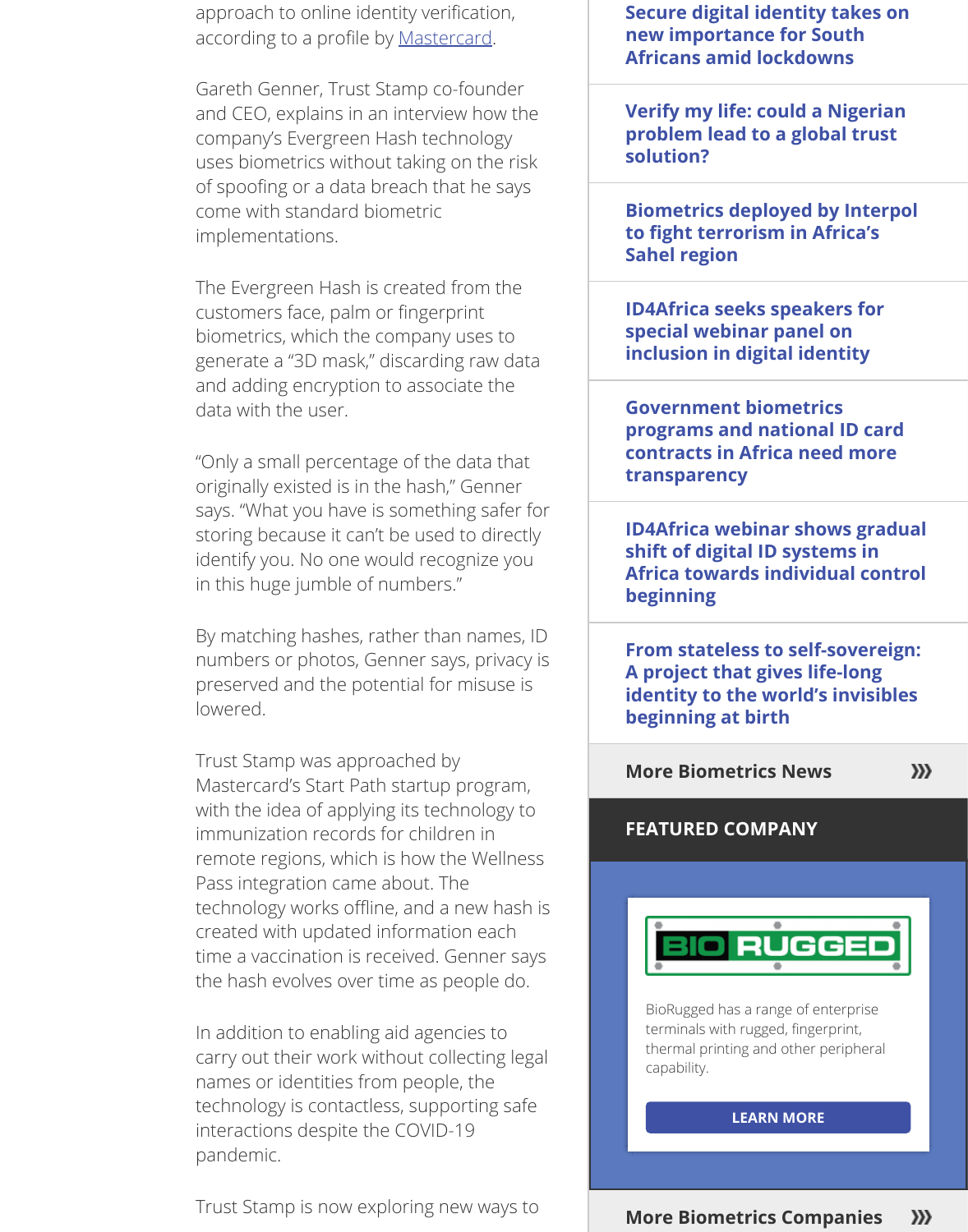**launching Malta subsidiary with government technology support to deliver biometric ID security to Africa**

**address a a a a a a a ML experts, focusing on biometric for public health and**

**launches biometric privacypreserving location tracking, Tech5 and iComply offer remote ID support**

**Identity industry leader joins Trust Stamp Advisory Board**

**Mastercard [working with](https://www.biometricupdate.com/202006/braiyt-ai-seeks-capital-to-commercialize-ai-and-facial-recognition-trust-stamp-and-nextbillion-ai-raise-cash) structures as transport pa[rtners on](https://www.biometricupdate.com/202006/trust-stamp-to-file-for-e29m-ipo-in-ireland-delayed-sensetime-offering-may-face-long-wait) sensors payments via gait or face biometrics Using biometric**

## **[Article](https://www.biometricupdate.com/202006/trust-stamp-launching-malta-subsidiary-with-government-support-to-deliver-biometric-id-to-africa) [Topics](https://www.biometricupdate.com/202003/trust-stamp-adds-ai-and-ml-experts-focusing-on-biometric-technology-for-public-health-and-security)**

Africa | biometric hash [| biometrics](https://www.biometricupdate.com/202004/trust-stamp-launches-biometric-privacy-preserving-location-tracking-tech5-and-icomply-offer-remote-id-support) | contactless | digital identity | facial recognition | fingerprints | identity verification | Mastercard | palm recognition | Trust Stamp

## **[Comme](https://www.biometricupdate.com/201911/identity-industry-leader-joins-trust-stamp-advisory-board)nts**

**Leave a Reply**